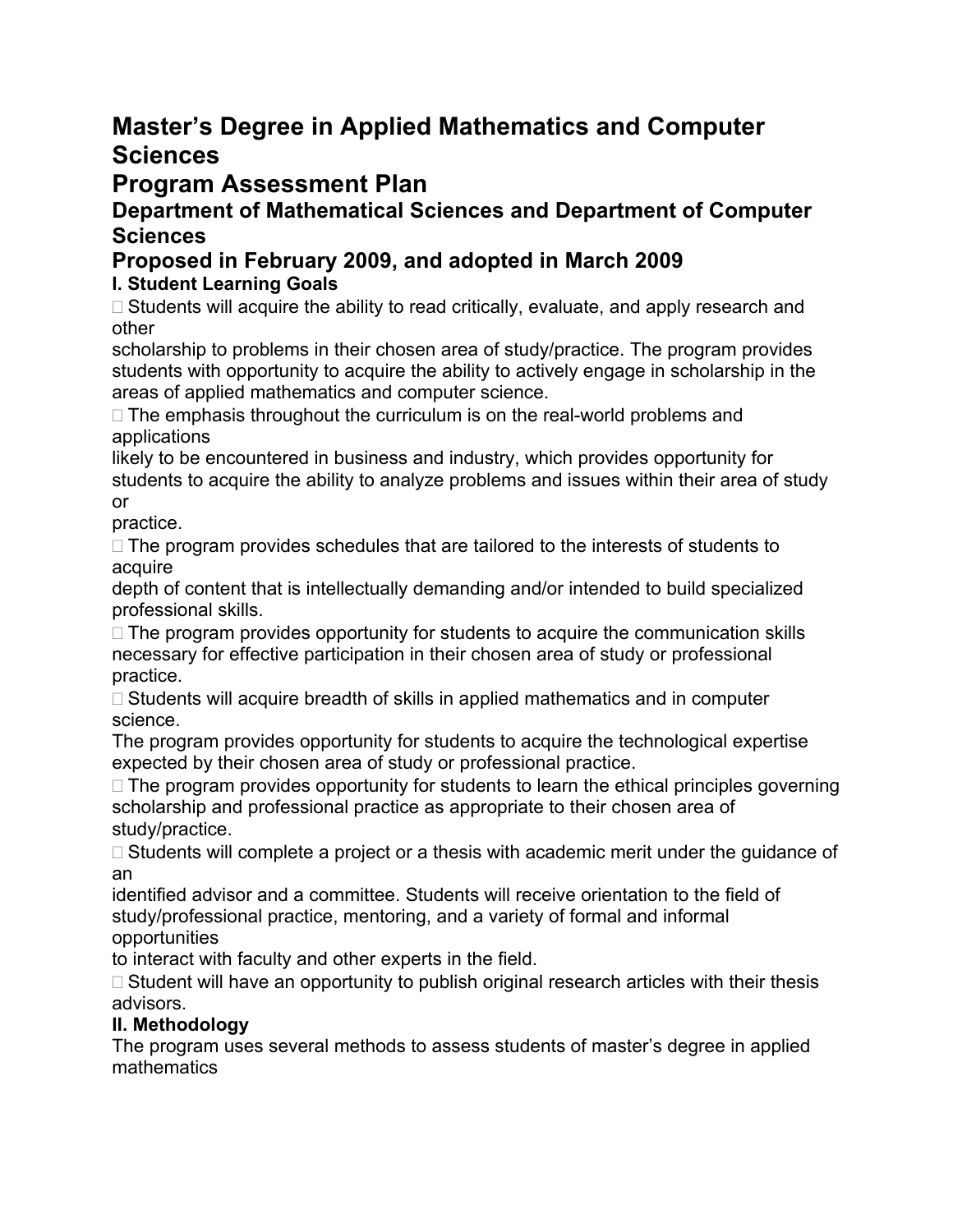and computer science. A major instrument of assessment is the use of student theses or projects.

Two surveys are also chief instruments of assessment. Every third year, a survey is taken of

current students majoring in the master's degree program. The current student survey takes place

in the fall starting 2009, and repeats in 2012, 2015, etc. The alumni survey takes place the year

after the current student survey.

#### **III. Process**

The committee for the master's degree in applied mathematics and computer science meets

annually, usually in its last meeting of the spring semester, to analyze the assessment information

collected. Changes to the degree programs, including curriculum and scheduling of courses, are

considered in light of the accumulated assessment data. Further, the assessment plan itself is

discussed and, if necessary, revised at this meeting.

#### **IV. Participation**

All current members of the joint graduate committee participate in the analysis and discussion of

assessment data, as well as the revision of the assessment plan. Student surveys are structured in

such a way that students are not just objects of assessment but are given the opportunity to

suggest changes to the curriculum or degree programs. As noted above, alumni as well as current

students are involved in the assessment process.

#### **V. Records**

The Departments of Mathematical Sciences and Computer and Information Sciences will keep

an archive of student theses, student projects, student surveys, any other assessment data

collected, copies of all assessment reports, and copies of its assessment plan on file in the

department offices. Copies of the assessment plan and reports will be placed on the departmental

web pages in a downloadable electronic format.

## **Attachment 2**

# Operational Structure of the MS in Applied Math and CS "The Constitution"

*Approved by the Department of Mathematics and Computer Science Faculty on 5/10/2001,* 

*Article II 1) & 2) was amended on 9/07/2007* 

**Article I - Structure of the Graduate Committee:**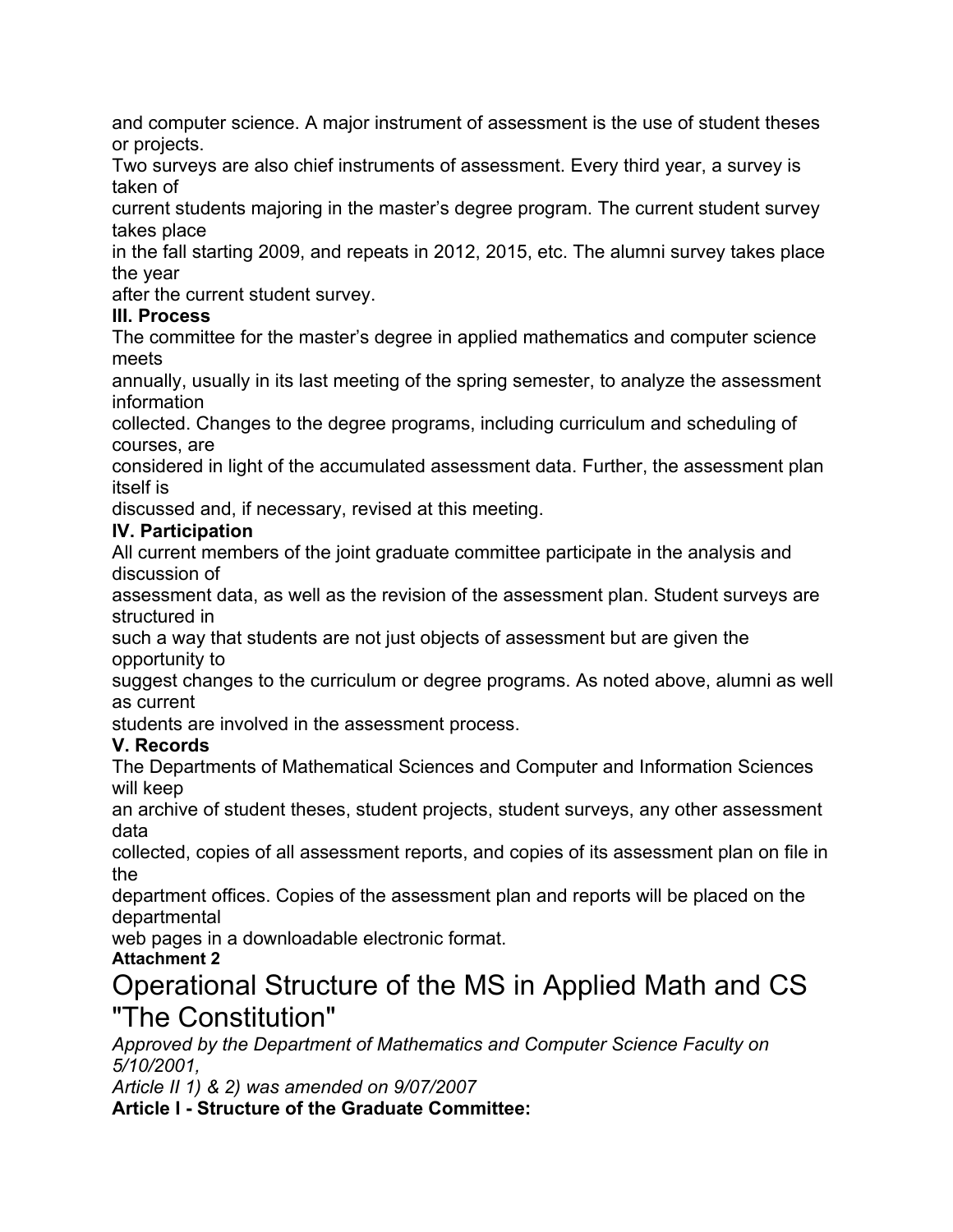1) The committee will have 6 voting members, 3 from each discipline. The committee will be co-chaired by two faculty members, one chosen from each discipline.

2) The chair of each future department will appoint the members of that discipline. The chairs shall make appointments with continuity of membership in mind.

#### **Article II - The Graduate Director:**

1) *Normally***,** the graduate director will be selected in an alternating fashion from each discipline. Faculty members from the discipline will nominate up to three candidates for the position of graduate director. The graduate committee shall vote to elect one of the nominees for the position of graduate director. When it is their turn, if a discipline can not, or chooses not, to submit a nomination the directorship can continue in the other discipline for another term if that discipline is willing. In such cases, the issue has to be brought before the faculty of both disciplines for approval.

2) The term of the director shall be 2 years with an option to extend one additional year. The request for the extension must be initiated by the Director and approved by the faculty of both disciplines. The director may be removed if there is a vote of no confidence from the graduate committee.

3) The scope of the responsibilities of the graduate director is determined by the graduate committee. Among other responsibilities the graduate director is in charge of coordinating course scheduling, perform evaluation and assessment functions of the overall program, perform day to day operational functions,

provide advising for incoming students prior to selection of their thesis advisor. 4) Each year the graduate director shall make two reports to the committee (at the beginning of Fall and Spring Semesters). Additional reports shall be made upon the request of the graduate committee or upon graduate directors own request. 5) The graduate director will be a non-voting member of the graduate committee.

However, in cases when a tie vote is cast in the graduate committee, the graduate director shall cast the tie breaking vote.

6) The graduate director shall work closely with the chairs of each discipline. **Article III - The Graduate Committee:** 

1) The graduate committee will act as the Graduate Curriculum Committee for the new program. The committee shall review and approve new course proposals or prerequisite modifications. Such proposals or modifications shall be accepted only after they have been recommended for approval by the curriculum committee in the appropriate discipline.

2) The graduate committee, shall oversee the changes made to the program. Changes to the core courses of each discipline should be approved by the majority of faculty in the respective discipline prior to submission to the graduate committee.

3) The meetings of the graduate committee will be open to the faculty of each discipline. The faculty can present written or verbal comments or initiatives at such meetings. After discussion, if a vote becomes necessary, only the members of the graduate committee shall participate in any votes.

4) The graduate committee, shall oversee the development of all advertising